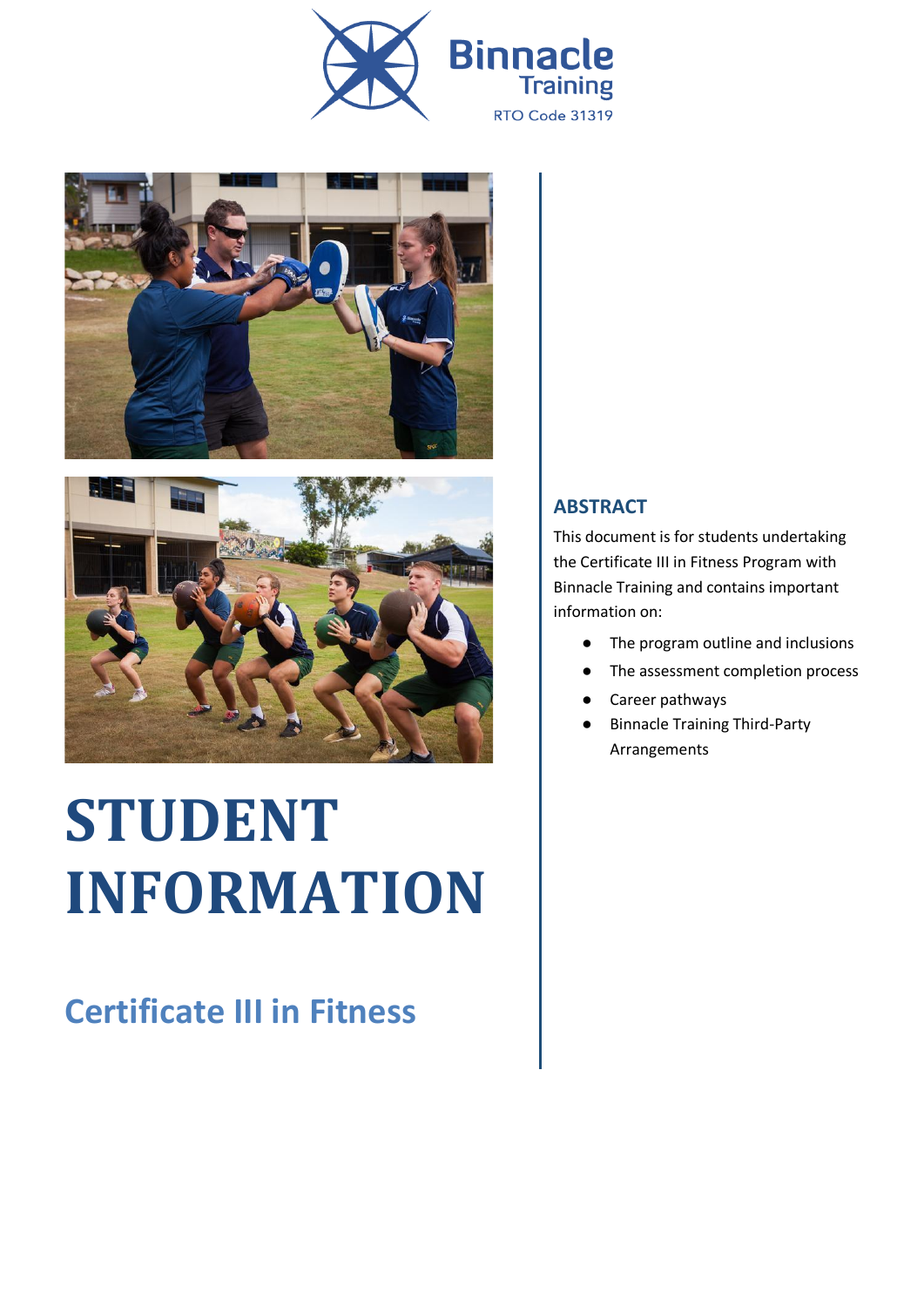# **Program Inclusions**

The 'Binnacle Certificate III in Fitness Program' incorporates the nationally recognised qualification: **SIS30321 Certificate III in Fitness**

The course covers the skills and knowledge required for entering the Fitness industry as a Group and Gym Fitness Instructor and includes:

- The industry-recognised First Aid Certificate HLTAID011 Provide First Aid (After completion of the course, Binnacle Training will also issue HLTAID003 Provide First Aid.)
- Developing sport, fitness and recreation industry knowledge
- Using and maintaining fitness and sport equipment
- Following health and safety standards in the workplace
- Responding to emergency situations
- Developing and updating knowledge of coaching practices
- Delivering community fitness programs
- Providing quality customer service
- Conducting risk assessments for sport and fitness activities
- Conducting client health screenings and fitness assessments
- Providing healthy eating information to clients
- Instructing and monitoring fitness programs
- Conducting warm-up and cool-down programs
- Planning and delivering gym programs
- Working with specific population clients, including older clients
- Developing skills and knowledge in exercise science, including anatomy and physiology

This is achieved by working alongside a qualified Fitness Trainer (class teacher) and other fitness/sport coaches to deliver community-based fitness and recreation activities and programs to clients (students, teachers, staff and family members) within the school community.

# **Program Outline**

The program involves learning the required knowledge and skills to become an exercise professional. This learning involves practical experience as a 'Gym Instructor' and will take place in a range of settings, including the classroom, outdoors and the fitness facility at the school (e.g. school gym).

Assessment activities include the completion of practical and knowledge tasks throughout the program. Knowledge tasks generally take the form of short answer quizzes and research tasks that are completed online. Many of the practical tasks will also involve completing an industry document (e.g. session plan).

# **Completing Assessments**

All assessment tasks and resources are online (practical components are completed in an SFR environment e.g. the school gym) and each term has a specific number of assessment tasks.

Your teacher will regularly review the completion of your assessment and if incomplete or not yet satisfactory, you may be required to finalise the assessment in your own time (e.g. during exam block) before the next school term commences.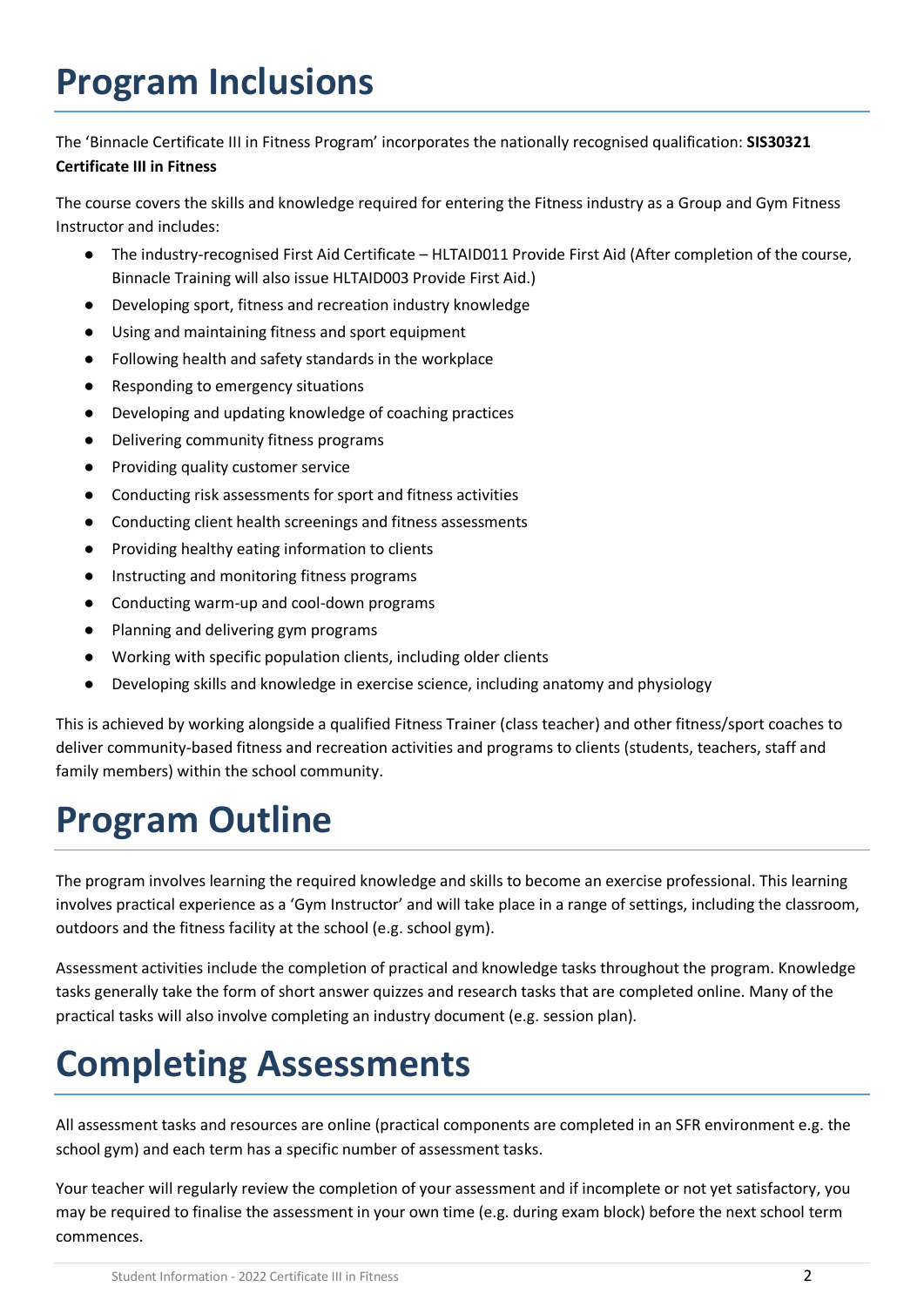Completed assessment and associated documentation will be stored online in your Binnacle Lounge account for your teacher to mark ('Satisfactory' or 'Not Yet Satisfactory').

- 1. You complete the assessment each term:
	- Knowledge assessments completed online in your Binnacle lounge.
	- Demonstrate required skills in practical tasks.
	- Access to training resources to assist with assessment are also available in your Binnacle Lounge.

The teacher marks your assessment:

- Some knowledge assessment items are 'auto-marked' by the Binnacle Lounge learning platform.
- The teacher will mark your other (e.g. project, practical and case study) assessment items.
- The sign-off page in each term is where feedback is provided and the outcome of each assessment item is recorded.

### **Units of Competency in this Program**

|              | <b>UNIT CODE</b> | <b>UNIT TITLE</b>                                              |
|--------------|------------------|----------------------------------------------------------------|
|              | HLTWHS001        | Participate in workplace health and safety                     |
|              | SISXEMR001       | Respond to emergency situations                                |
| <b>TERMS</b> | SISXIND001       | Work effectively in sport, fitness and recreation environments |
| $1 - 4$      | SISXIND002       | Maintain sport, fitness and recreation industry knowledge      |
|              | BSBSUS211        | Participate in sustainable work practices                      |
|              | HLTAID011        | Provide first aid                                              |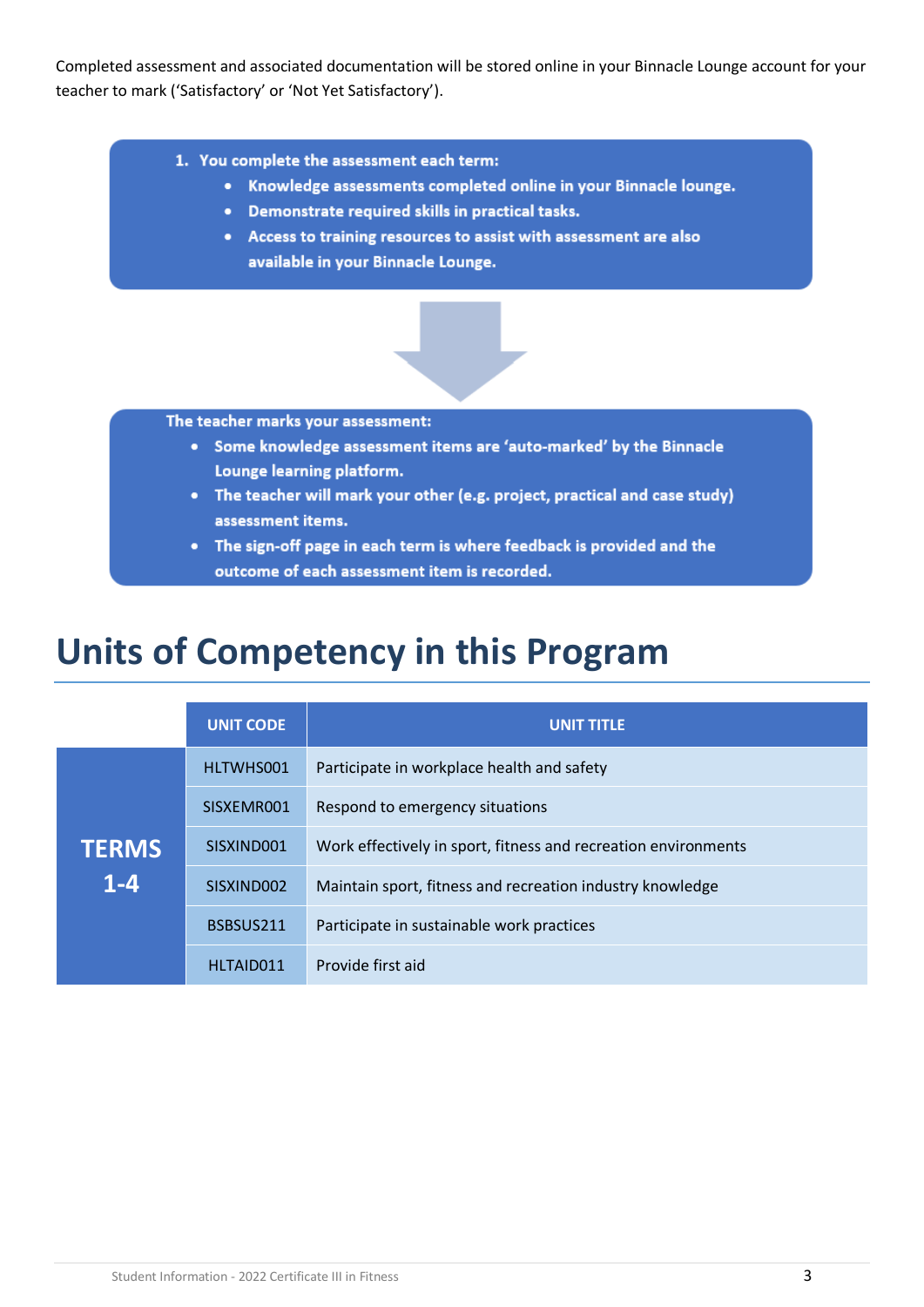|                         | <b>UNIT CODE</b> | <b>UNIT TITLE</b>                                                              |
|-------------------------|------------------|--------------------------------------------------------------------------------|
|                         | SISFFIT047       | Use anatomy and physiology knowledge to support safe and effective<br>exercise |
|                         | BSBOPS304        | Deliver and monitor a service to customers                                     |
|                         | BSBPEF301        | Organise personal work priorities                                              |
|                         | SISFFIT035       | Plan group exercise sessions                                                   |
| <b>TERMS</b><br>$5 - 7$ | SISFFIT036       | Instruct group exercise sessions                                               |
|                         | SISFFIT032       | Complete pre-exercise screening and service orientation                        |
|                         | SISFFIT033       | Complete client fitness assessments                                            |
|                         | SISFFIT052       | Provide healthy eating information                                             |
|                         | SISFFIT040       | Develop and instruct gym-based exercise programs for individual clients        |

#### **Qualification scheduled for finalisation: SIS30321 CERTIFICATE III IN FITNESS**

#### **Career Pathways**

Graduates of the 'Binnacle Fitness Program' may explore a Certificate IV in Fitness pathway with another training provider (e.g. Fit College or TAFE Queensland) upon completion of the Certificate III in Fitness. Please ask your Binnacle Teacher to contact Binnacle Training if you would like further information regarding the Certificate IV or other inter-related industry pathway qualifications (e.g. Business).

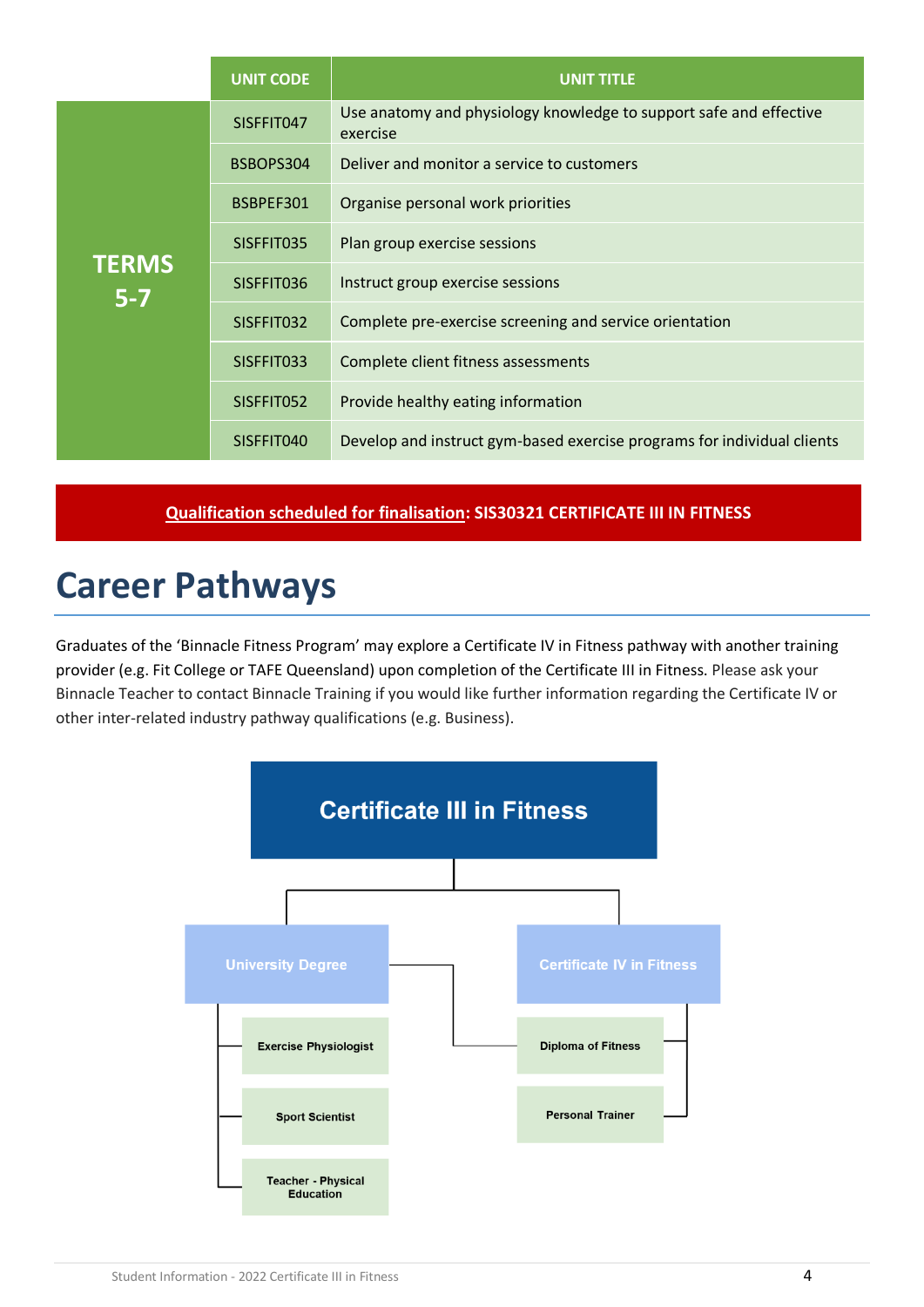# **Binnacle Training Third-Party Arrangements**

As the RTO, Binnacle Training engages individual secondary schools under a third-party arrangement to provide physical and human resources to deliver training and conduct assessment.

Binnacle Training Responsibilities: Enrolling students into the VET course, training and assessment outcomes, issuing certificates and testamurs, and ensuring that the VET course is on its scope of registration at all times.

School Responsibilities (as the third-party): The provision of adequate physical (equipment and facilities) and human resources (program deliverer), and delivering training and assessment services on behalf of Binnacle including the provision of student support services such as language, literacy and numeracy (LLN) assistance.

# **Language, Literacy and Numeracy Skills**

A Language, Literacy and Numeracy (LLN) Screening process is undertaken at the time of initial enrolment (or earlier) to ensure that students have the capacity to effectively engage with the content. The following examples provide a snapshot of the reading, writing, numeracy and verbal communication skills that would be expected in order to satisfy competency requirements:

|                             | Read and understand workplace health and safety policies and procedures.<br>$\qquad \qquad -$                                     |
|-----------------------------|-----------------------------------------------------------------------------------------------------------------------------------|
|                             | Interpret safety signs, dangerous goods classifications and safety instructions.<br>$\qquad \qquad -$                             |
|                             | Interpret written requests and complaints from clients.<br>$\overline{\phantom{0}}$                                               |
|                             | Interpret complaint handling procedures and standards of service.<br>$\qquad \qquad -$                                            |
|                             | Read and comprehend the workplace policies and procedures manual.<br>$\qquad \qquad -$                                            |
| <b>Reading</b>              | Interpret pre-exercise health screening results and client documentation.<br>$\qquad \qquad -$                                    |
|                             | Research and comprehend often complex anatomical and physiological information (e.g. anatomical                                   |
|                             | charts).                                                                                                                          |
|                             | Interpret fitness industry guidelines and manufacturer instructions for fitness equipment.<br>$\overline{\phantom{m}}$            |
|                             | Interpret pre-exercise health screening questionnaires and baseline fitness assessment results.<br>$\overline{\phantom{a}}$       |
|                             | Extract applicable information from healthy eating resources.<br>$\overline{\phantom{m}}$                                         |
|                             | Complete incident reports and client feedback records.<br>$\overline{\phantom{m}}$                                                |
|                             | Summarise and record client/participant information in portfolios and files.<br>$\overline{\phantom{m}}$                          |
| <b>Writing</b>              | Complete risk management documents using industry-related terminology.<br>$\qquad \qquad -$                                       |
|                             | Prepare client referral letters to general practitioners, personal trainers or advanced personal<br>$\overline{\phantom{m}}$      |
|                             | trainers.                                                                                                                         |
|                             | Discuss own progress with a supervisor.<br>$\qquad \qquad -$                                                                      |
|                             | Discuss risk management issues with relevant stakeholders.<br>$\overline{\phantom{m}}$                                            |
|                             | Use open and closed questions to discuss client/participant training preferences.<br>$\qquad \qquad -$                            |
| <b>Verbal Communication</b> | Discuss client needs, expectations, and fitness goals and clarify pre-exercise screening information.<br>$\overline{\phantom{m}}$ |
|                             | Discuss client preferences and explain suitable exercises and programs.<br>$\qquad \qquad -$                                      |
|                             | Explain reasoning for a client referral and selected health professional.                                                         |
|                             | Discuss the influences of social and cultural factors on client food choices.<br>$\overline{\phantom{m}}$                         |
|                             | Use a numerical risk assessment matrix to determine risk level.<br>$\qquad \qquad -$                                              |
|                             | Interpret numerical information to allocate timeframes to work tasks.<br>$\qquad \qquad -$                                        |
|                             | Calculate heart rate and interpret exercise intensity guidelines.                                                                 |
| <b>Numeracy</b>             | Conduct body composition measurements and calculations (e.g. body mass index).<br>$\overline{\phantom{m}}$                        |
|                             | Use calculations in fitness testing/assessment (e.g. estimating maximal oxygen consumption from                                   |
|                             | submaximal testing).                                                                                                              |
|                             | Review calculations from pre-exercise screening and fitness testing.<br>$\overline{\phantom{m}}$                                  |